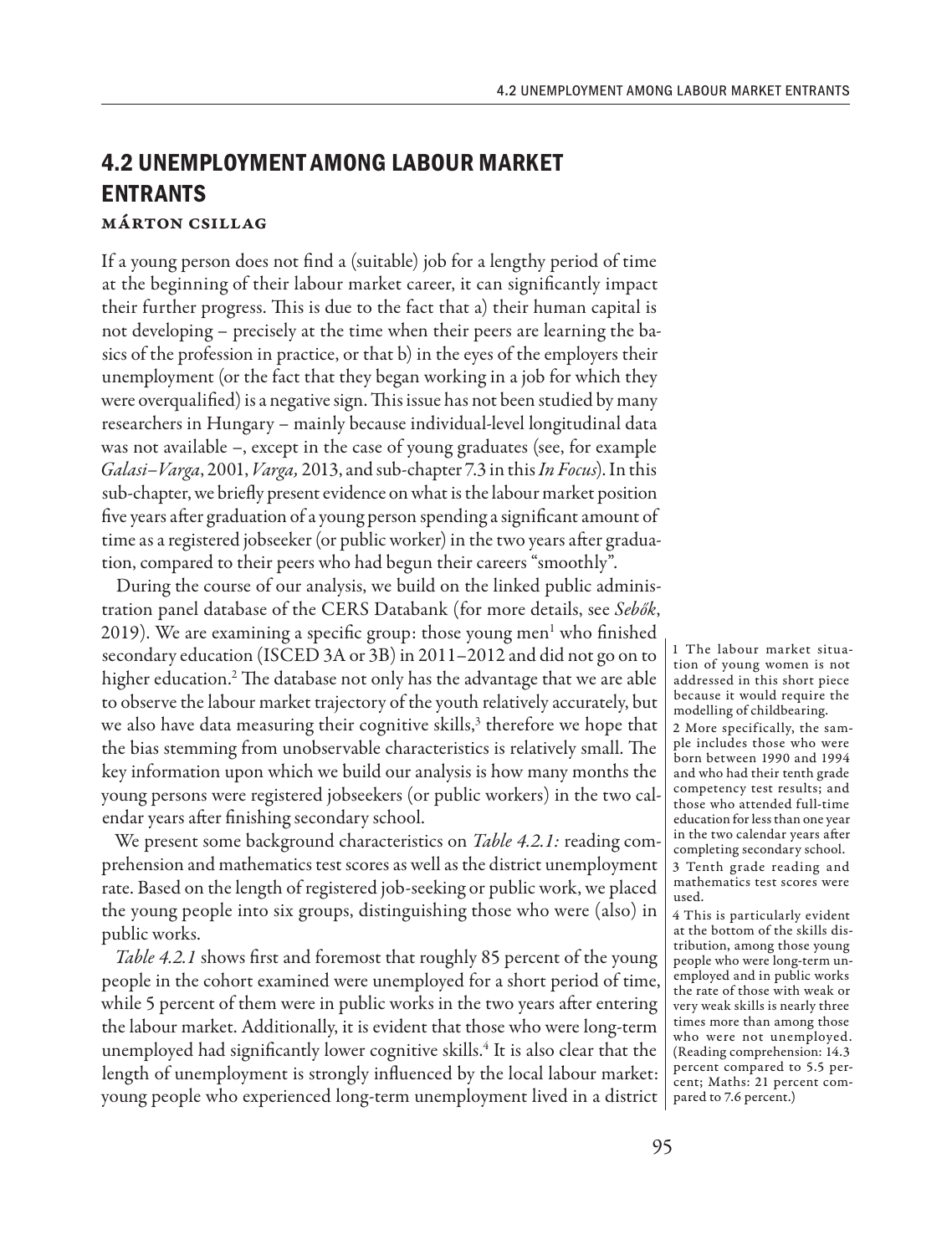where unemployment was more than one and a half times higher than among those who did not experience unemployment. Another important lesson from the table is that those who were in public works (on top of unemployment), came from a particularly disadvantaged background in every respect.<sup>5</sup>

| Length of time spent in registered<br>unemployment or public works | Proportion<br>(percent) | Reading<br>comprehension | <b>Mathematics</b> | Unemployment<br>rate |
|--------------------------------------------------------------------|-------------------------|--------------------------|--------------------|----------------------|
|                                                                    |                         | average score            |                    | (percent)            |
| None                                                               | 59.4                    | 1608                     | 1664               | 6.69                 |
| 1-6 months                                                         | 25.2                    | 1582                     | 1639               | 8.24                 |
| 7-12 months, no PW                                                 | 5.9                     | 1578                     | 1632               | 9.03                 |
| 7-12 months and PW                                                 | 3.2                     | 1561                     | 1605               | 10.34                |
| 13-24 months, no PW                                                | 3.7                     | 1556                     | 1603               | 10.35                |
| 13-24 months and PW                                                | 2.6                     | 1529                     | 1568               | 11.95                |

## Table 4.2.1: Characteristics of young men by categories based on time spent as registered jobseekers or in public works in the two calendar years after graduation

Sample: those young men who finished secondary school (ISCED 3A or 3B) in 2011– 2012 and did not go on to higher education.

Note: Data from the two calendar years after completing upper-secondary education, the length of registered unemployment or public works participation is summed up (and PW participation is noted separately).

Source: Own calculation based on linked public administration panel database of the *CERS* Databank.

In *Table 4.2.2*, we summarised the results of multiple regression analyses in which we measured the labour market situation of the young person in the fifth calendar year after finishing secondary school, depending on the number of months spent as a registered jobseeker (or in public works).<sup>6</sup> First, we were curious about how many more months those who experienced difficulty entering the labour market spent as registered unemployed or in public works (or less time employed in the primary labour market). Second, we examined whether, if a young person was employed in the primary labour market, they received lower (daily) wages, and whether it was more likely that they were overqualified $^7$  for their job if they had been previously unemployed/in public works. The key variables were divided into the six categories in *Table 4.2.1.*<sup>8</sup>

Estimation results show that shorter unemployment (not exceeding six months) does not significantly worsen the labour market outcomes of youth. Those who had been unemployed for a longer period of time and were (also) in public works were particularly unfortunate, while the labour market outcome of those who spent the 7–12 months as registered jobseekers (but not in public works) deteriorated only slightly.

First, an individual's participation in public works clearly predicts getting "stuck" in subsequent unemployment (or further public works): the long-term unemployed who were also in public works, spent nearly three months more

5 We note that those who continue their studies two years after finishing secondary school (although they did not complete higher education until 2019) have higher cognitive skills. In this short paper we do not deal with the fact that the current state of the labour market may also affect the continuation of studies.

6 In the analysis we use the entire calendar year, therefore we consider the average daily wages as well as the proportion of time spent as overqualified within employment. It is important to emphasise that when we talk about employment, we are looking at employment (and the earnings or occupational status) on the primary labour market.

7 Here we use the same approach as Júlia Varga in subchapter 7.3. Those who worked in occupations belonging to HSCO major group 8 or 9 were classified as overqualified. 8 Regressions included tenth grade test scores (and their squares), year of birth, region of residence, and how many months the young person studied as a full-time student in the two years after graduation.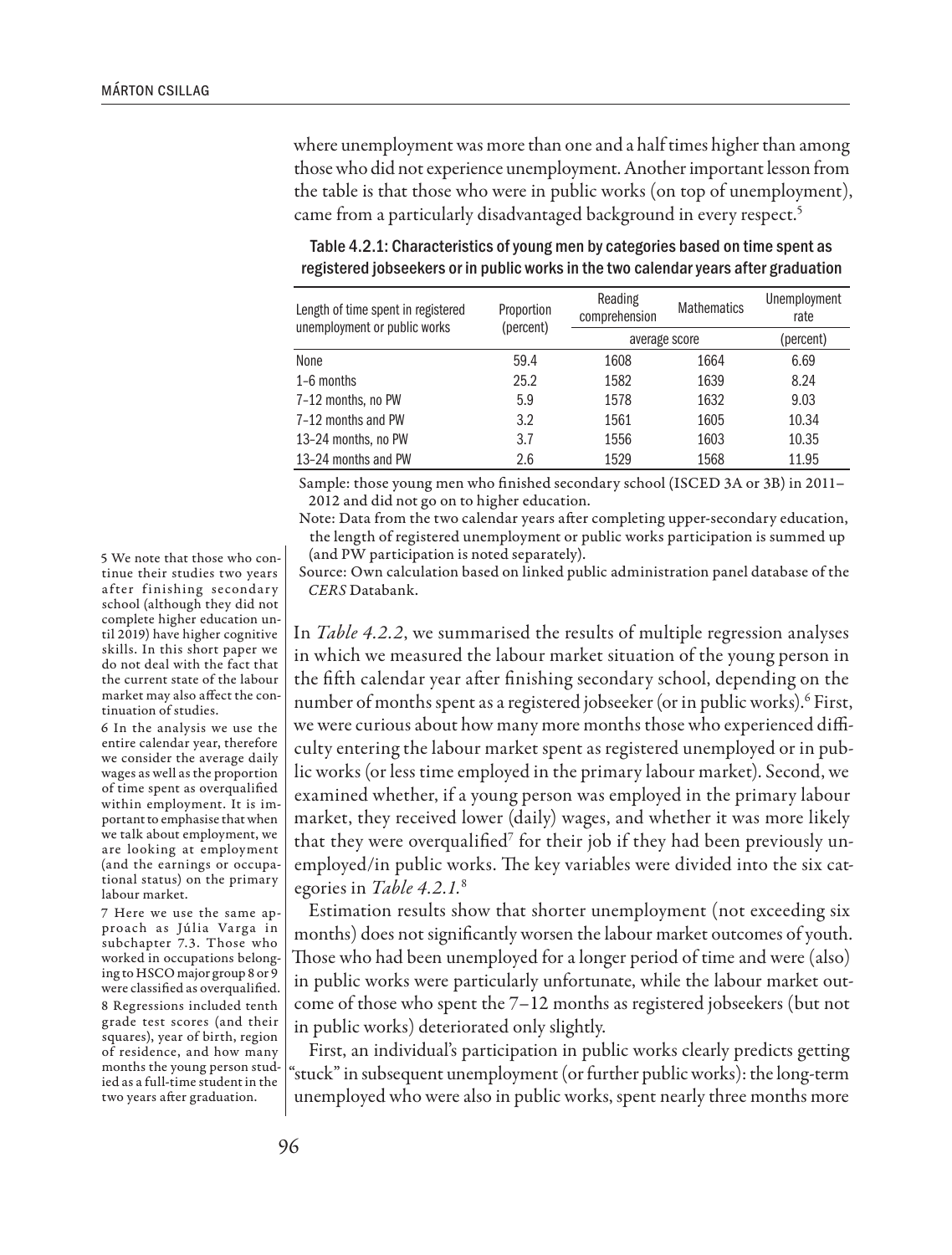in a similar status even in the fifth year after graduation. Similarly, members of this group spent about 1.3 months less on the primary labour market than those who had not been unemployed. All this suggests that in terms of employment status, those who are long-term unemployed *and* who were in public works are the worst off. If a young person was long-term unemployed but was *not* in public works or was a registered jobseeker and in public works but was able to get out of this situation *within a year* also had negative, but not so unfavourable, consequences.

| Length of time spent in regis-<br>tered unemployment or public<br>works | Registered job-<br>seeker or public<br>works (months) | Employed on the<br>primary labour<br>market (month) | Daily earnings<br>(logarithm) | Occupation over-<br>educated<br>(percent) |
|-------------------------------------------------------------------------|-------------------------------------------------------|-----------------------------------------------------|-------------------------------|-------------------------------------------|
| $1-6$ months                                                            | $0.3534***$                                           | $0.4214***$                                         | 0.003006                      | 7.0275***                                 |
|                                                                         | (0.05196)                                             | (0.1125)                                            | (0.01434)                     | (1.1160)                                  |
| 7-12 months, no PW                                                      | $0.5386***$                                           | 0.2794                                              | $-0.02838$                    | $12.992***$                               |
|                                                                         | (0.1081)                                              | (0.2016)                                            | (0.02500)                     | (2.0245)                                  |
| 7-12 months and PW                                                      | $2.0151***$                                           | $-0.5261$ <sup>*</sup>                              | $-0.09400$ <sup>**</sup>      | 8.1912***                                 |
|                                                                         | (0.2311)                                              | (0.2802)                                            | (0.03794)                     | (2.6704)                                  |
| 13-24 months, no PW                                                     | $1.3562***$                                           | $-0.6197$ <sup>**</sup>                             | $-0.1067$ ***                 | 9.2666***                                 |
|                                                                         | (0.2010)                                              | (0.2686)                                            | (0.03308)                     | (2.7348)                                  |
| 13-24 months and PW                                                     | 2.9125***                                             | $-1.3137***$                                        | $-0.1134***$                  | 16.300***                                 |
|                                                                         | (0.2893)                                              | (0.3183)                                            | (0.03754)                     | (3.2424)                                  |
| $R^2$                                                                   | 0.145                                                 | 0.051                                               | 0.064                         | 0.063                                     |
| N                                                                       | 11,147                                                | 11,147                                              | 8,904                         | 8,904                                     |
| Average of the outcome<br>variable                                      | 0.818                                                 | 7.962                                               | 8.526                         | 30.391                                    |

### Table 4.2.2: The relationship between unemployment in the first two years of the career and the labour market outcomes in the fifth year after finishing secondary school, finished secondary school in 2011–2012

Key independent variable: number of months spent as registered jobseeker or public works participant in the two calendar years following secondary school graduation. Regressions included tenth grade test scores (and their squares), year of birth, region of residence, and how many months the young person studied as a full-time student in the two years after graduation.

Source: Own calculation based on linked public administration panel database of the *CERS* Databank.

Second, in terms of wages and the quality of work five years after labour market entry, the ranking based on the status immediately following entering the labour market is not so clear. Members of those three groups whose employment was negatively affected by the experiences of the first two years also received around 10 percent lower daily wages. In terms of jobs, all young people who had been unemployed for a significant period of time were about 10 percentage points more likely to be forced to accept a job for which they were overqualified. Those who were both long-term unemployed and in public works were particularly disadvantaged as they were about one and a half times more likely to be overqualified than young people who were not unemployed.